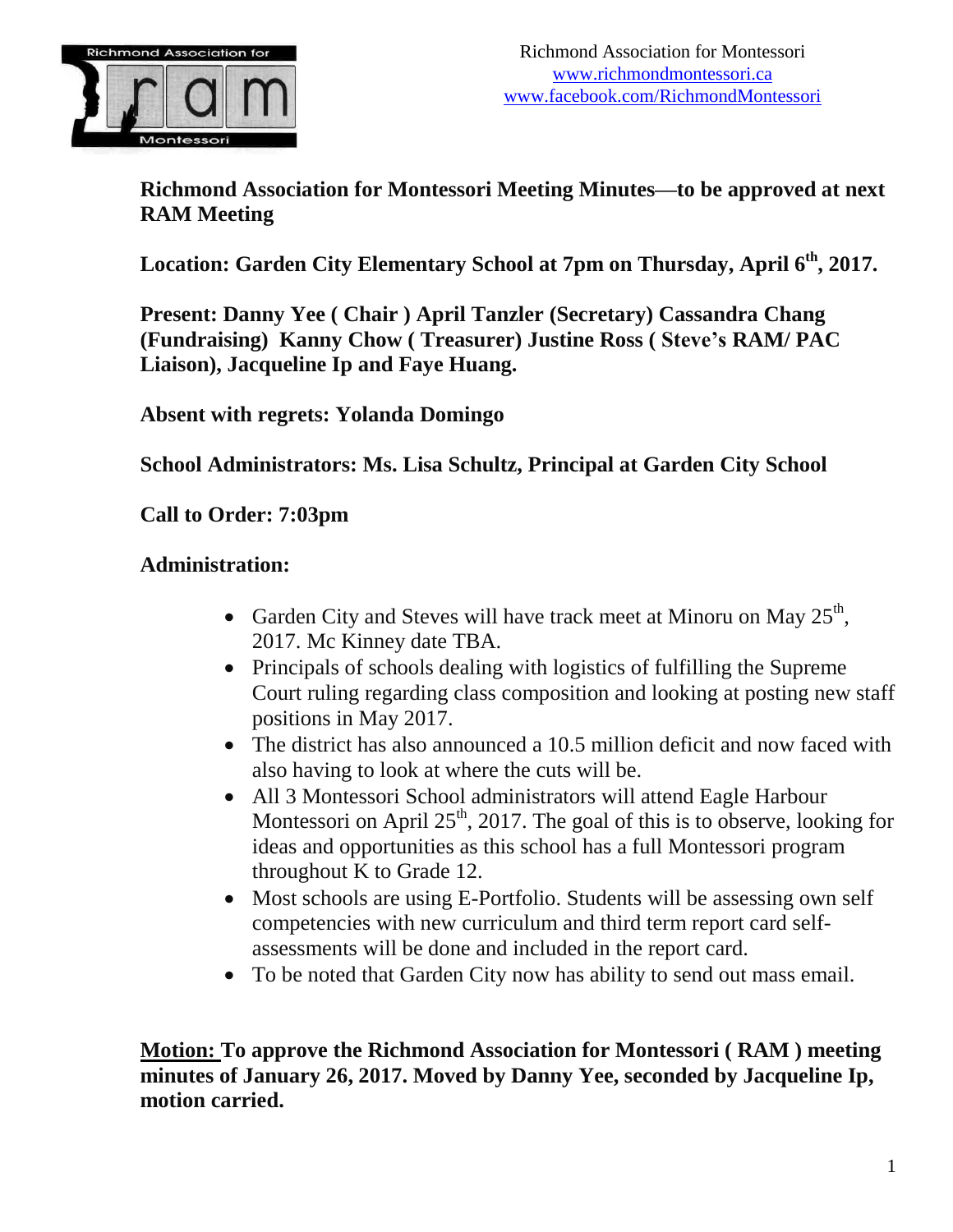

## **RAM Reports:**

## **Treasurer: Refer to financial handout provided at meeting.**

- Not much change to date there is a remaining balance of \$10,030.34 and as previously decided will keep a \$30,000 contingency fund (two-year contingency fund, \$ 15,000 per year to cover all 3 Montessori schools).
- It was discussed that the \$4500.00 for materials allotted by the school district for each Montessori school may not be increased due to the district deficit. At this time, there is no evidence at present that the funding for materials will be cut, however RAM will follow this as this evolves.
- Ms. Schultz indicated that there are some issues with utilizing collaboration time as there is a district shortage of TTOC's.
- At present, there is a cap of \$300.00/ teacher applicant /year, then by the annual deadline if monies are left over the applicant will be reimbursed to the maximum amount allowed per applicant per year.  $(1<sup>st</sup>$  year, \$1000.00,  $2<sup>nd</sup>$  year  $$1200.00$ ,  $3<sup>rd</sup>$  year \$1500.00).
- **\$4800.00 remaining for bursary reimbursement after submission deadline of March 3 rd , 2017. No other applications were received from other Montessori teachers from the three schools.**
- Ms. Monica Sood (Mc Kinney) requested reimbursement for \$2605 for Year 2 Credential Program. Last meeting RAM approved reimbursement for \$300.00 to Ms. Sood.

## **Motion: To approve the reimbursement of \$900.00 to Ms. Monica Sood. Moved by Danny Yee, seconded by Kanny Chow, motion carried.**

• Ms. Gondouvas ( Steves) was reimbursed \$300.00 as per the last RAM meeting after the receipt was submitted to RAM for AM 2 online Master's Program.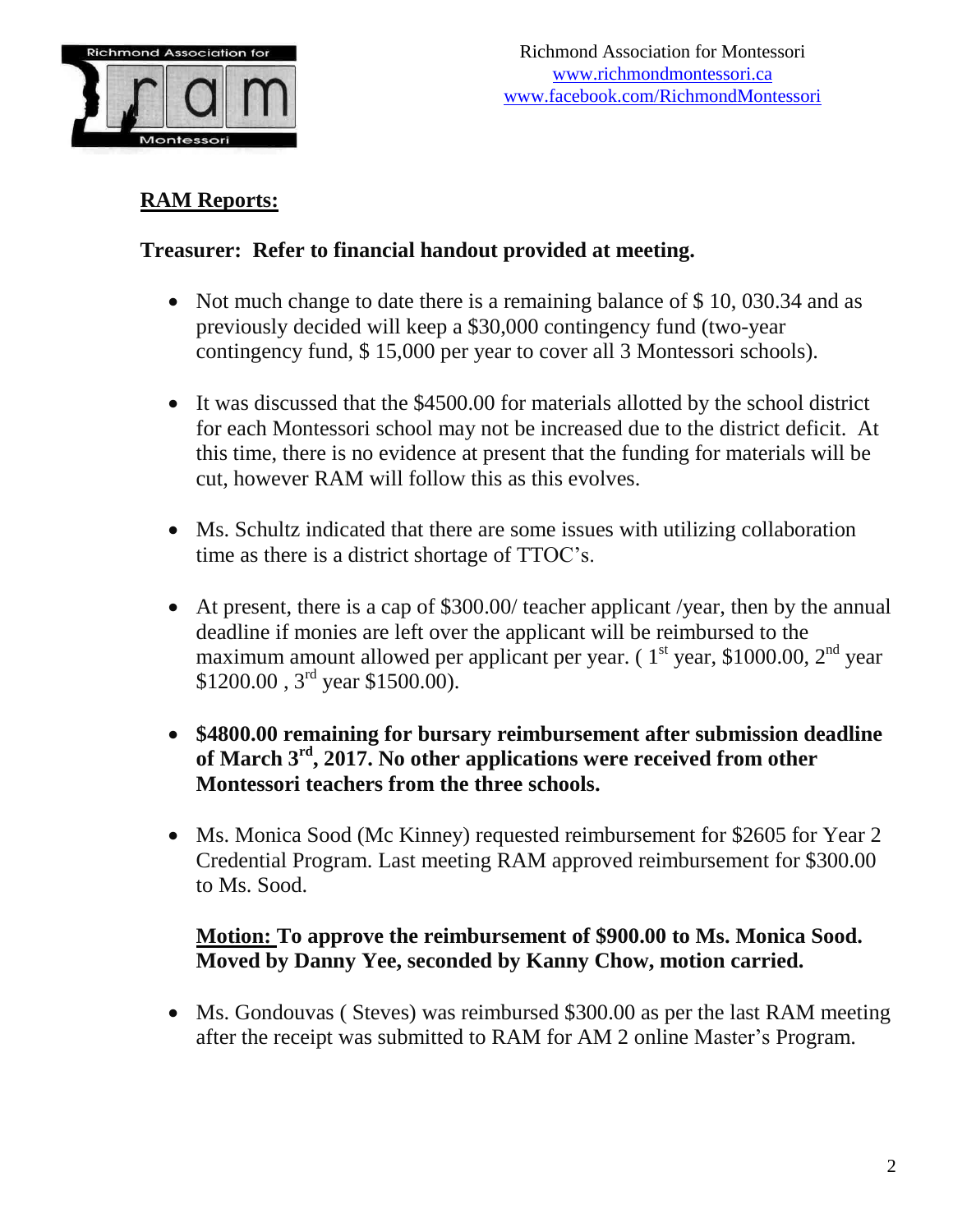

## **Motion: To approve the reimbursement of \$ 700.00 to Ms. Gondouvas. Moved by Danny Yee, seconded by Jacqueline Ip, motion carried.**

- At the Annual General Meeting ( AGM) , RAM will call to approve a motion to distribute the remaining bursary funds.
- **This is the final call for bursaries before the AGM.**
- RAM discussed amending current bursary policy for the 2017/2018 school year at the AGM.
- Received correspondence that Manoah Steves re: collaboration time Oct 31, 2016 to January 12, 2017. 6 TTOC's = approximately  $$3600.00$ , Montessori materials  $=$  \$ 1720.00 and observational coverage. Total \$ 6268.25.
- Background: Each school is allotted \$5000.00 per year for collaboration time +/- materials ( that are above what the school district will cover). Steves had a large carry over of funds from the previous year.

**Motion: Pending investigation of what has already been paid out to Manoah Steves, RAM will reimburse the school \$ 5000.00 and the remainder of the balance will be discussed at the AGM if applicable. Motion moved by Danny Yee, seconded by Kanny Chow, motion carried.**

### **New Business:**

• RAM received an email message from Ms. Karen Leung from McKinney. She has received an Artist in Class Grant and has asked RAM for financial support as part of the grant requires 30% sponsorship. This would equate to approximately \$ 1500.00. RAM discussed if this would fall under the bursaries but decided that it does not and that it would be part of the allotted \$5000.00 per school for collaboration and materials.

**Motion: To pre- approve the amount of \$1500.00 to Ms. Karen Leung for the Artist in Class Grant pending consent from the McKinney school administration that**